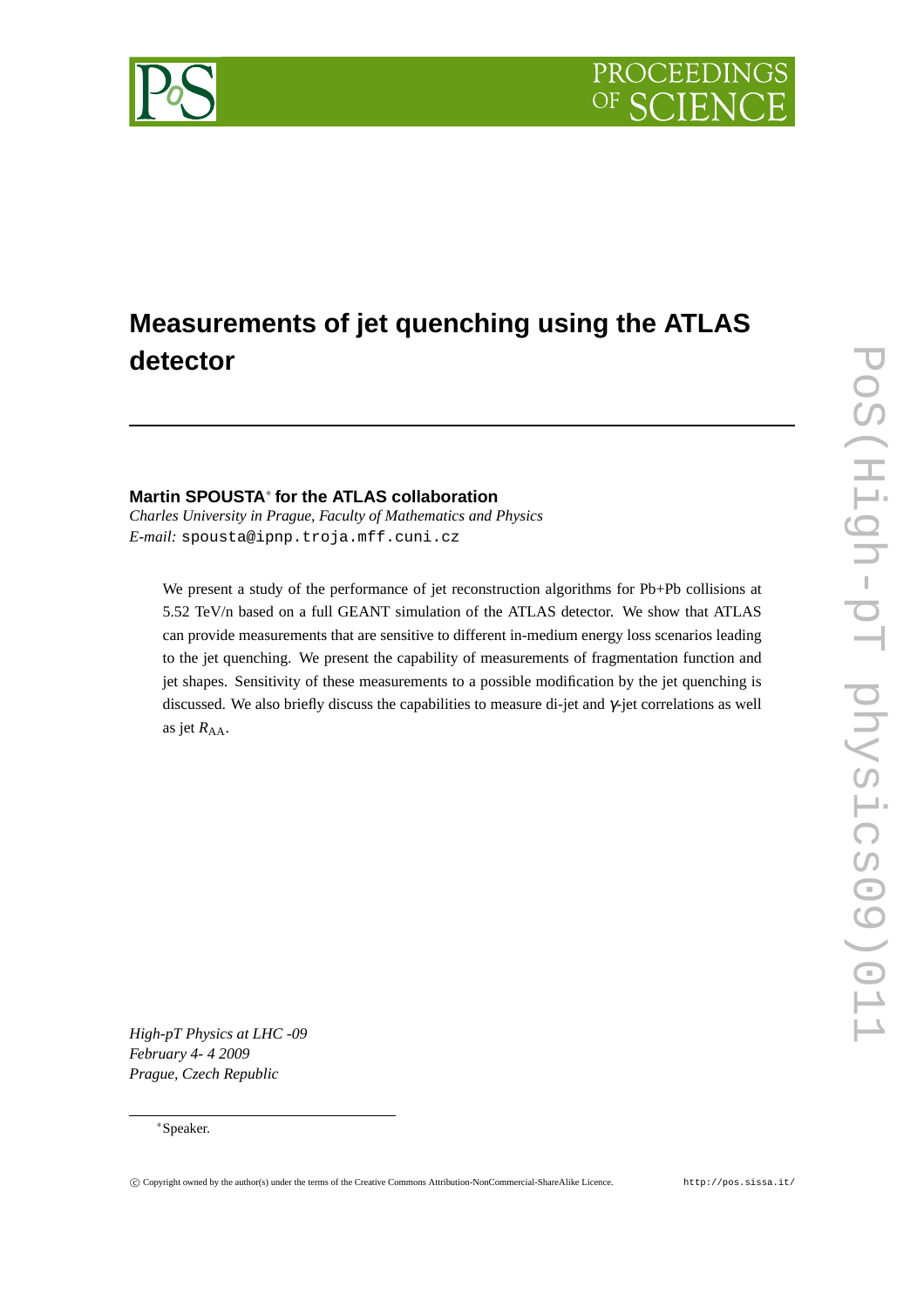Measurements of jets and their properties provide information about the jet quenching phenomenon that is predicted for heavy ion collisions and already measured at RHIC. The jet quenching means that a hard parton, before fragmenting into a jet of hadrons, deposits a fraction of its energy in the medium, leading to a change of jet energy distribution and particle multiplicity inside a jet. At RHIC experiments the jet quenching phenomenon has been clearly established in the measurement of single- and di-hadron spectra [1]. Due to the limited  $p<sub>T</sub>$  reach of these measurements and the large soft background, they suffer from biases towards particles that escape the medium having lost little energy. In contrast, the high center-of-mass energy and large rates for high- $p_T$ jets at the LHC will make full jet measurements possible over a wide range of jet energies. In these proceedings we present capabilities of the ATLAS detector [2] for measurements of jets and their properties in heavy ion collisions. In the first section we briefly describe the jet reconstruction strategy. In the second section we show the basic performance of the cone jet reconstruction. In the third section we discuss measurements of variables sensitive to the radiative energy loss. We also show the expected effect of jet quenching to be observed in these measurements. In the last section we discuss measurements sensitive to the collisional energy loss.

#### **1. Jet reconstruction strategy**

Twenty million jets with  $E_T > 50$  GeV is expected to be produced during one run of Pb+Pb collisions at LHC [3]. These high rates of the jet production will be accompanied by the large background from the underlying heavy ion event. Thus, it is important to use a suitable strategy to deal with the underlying event during the reconstruction. We have developed and tested two strategies, one based on the iterative seeded cone algorithm and the other based on the fast  $k_T$  algorithm [4]. In these proceedings we concentrate on the results obtained from the cone algorithm reconstruction. Results and discussion of the fast  $k<sub>T</sub>$  algorithm can be found in [5]. The strategy based on the cone algorithm is the following: First the average background is estimated as a function of pseudorapidity and calorimeter segmentation. In order not to overestimate the background by a possible presence of a jet, the background is estimated outside of the jet candidate regions that are found using a sliding window algorithm. After the subtraction of the background the standard cone jet algorithm and standard proton-proton calibrations are applied, using the cone size,  $R = \sqrt{\Delta \eta^2 + \Delta \phi^2} = 0.4.$ 

#### **2. Basic performance results**

In order to evaluate the performance of the heavy ion jet reconstruction we used full reconstruction of PYTHIA [6] di-jet events embedded into simulated Pb+Pb HIJING [7] events. HIJING events were simulated without quenching and without hard scattering cut which would remove mini-jets. The analysis was carried out for three centrality selections:  $b = 2$ , 6, and 10 fm which correspond to the charged particle multiplicity  $dN/d\eta = 2700$ , 1700 and 460 respectively. The performance results have been evaluated as a function of background multiplicity. The left plot of Fig. 1 shows the jet energy resolution as a function of the truth jet energy and as a function of centrality. It is visible that even in central collisions ( $b = 2$  fm,  $\frac{dN}{d\eta} = 2700$ ) the jet energy resolution is better than 25% for jets with energy above 80 GeV. Jet energy resolution improves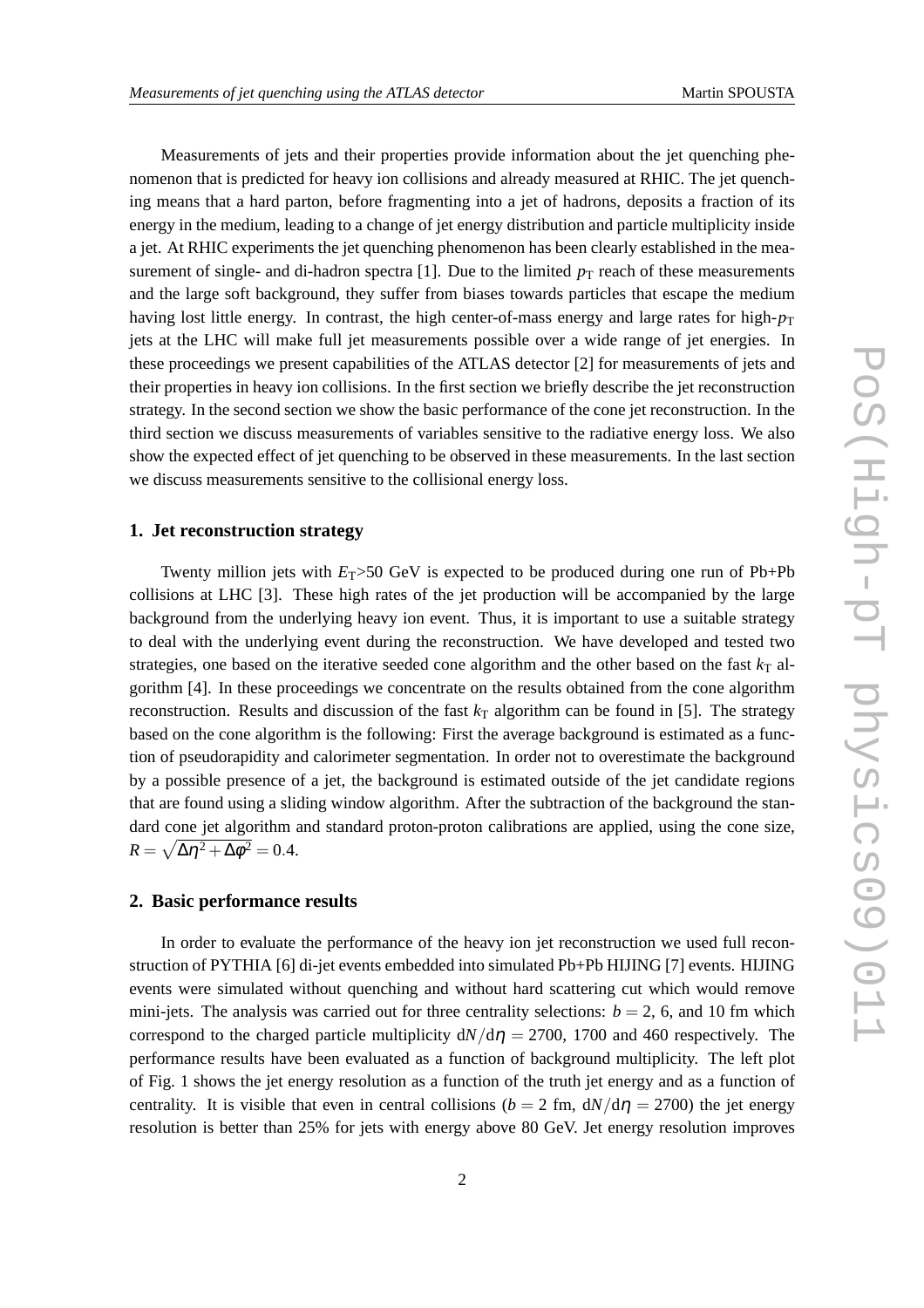



**Figure 1:** Left: Jet energy resolution as a function of the truth jet energy for different centrality bins. Right: Jet energy resolution as a function of pseudorapidity for different centrality bins.

with decreasing centrality. The right plot of Fig. 1 shows the jet energy resolution as a function of pseudorapidity. The analysis of the jet energy resolution for forward jets with pseudorapidity  $|\eta|$  >3.2 has only been performed for central collisions. In the forward pseudorapidity regions, two opposite effects contribute to the energy resolution: the calorimeter segmentation is not as fine as in the midrapidity region, but the underlying background is lower than at midrapidity. In consequence, the jet energy resolution in the forward pseudorapidity region is comparable to that at midrapidity. In summary, over the entire  $\eta$  coverage of the calorimeter, the energy resolution stays around 20-30% in the highest multiplicity Pb+Pb collisions.

The left plot of Fig. 2 shows the jet reconstruction efficiency as a function of the truth jet energy. It can be seen that there is little or no dependence of the efficiency on the underlying event multiplicity. The shape of the efficiency curve is influenced by the 5 GeV tower  $E_T$  seed cut in the cone algorithm. Higher seed cuts would increase the efficiency, but would also increase the fake rate. The fake rate is presented in the right plot of Fig. 2, showing the jet  $E_T$  spectra. The reconstructed spectrum matches the truth spectrum quite well above 80 GeV. It was possible to improve the reconstructed jet  $E_T$  spectrum by applying a special procedure to eliminate fake jets. The rejection was done by making a cut on the variable sensitive to the shape of the energy distribution within the jet. More details can be found in [8, 9]. In order to reach the desired efficiency and purity, the optimal choice of the variables with tuned cuts needs to be worked out as a function of the background characteristics. It is worth to note that the actual background level is likely to be substantially lower than the underlying event produced by HIJING without quenching.

## **3. Fragmentation function and jet shapes**

Hard-scattered partons are expected to lose their energy via gluon bremsstrahlung in the hot and dense QCD medium. This gluon radiation leads to a modification of the jet energy flow and particle multiplicity in a jet. One of the measures sensitive to the radiative energy loss is the fragmentation function [10],  $D(z) = 1/N_{jet} dN/dz$ . For jets *z* is the longitudinal momentum fraction of a jet fragment with respect to the jet axis. The fragmentation function is built up from charged particle tracks, extrapolated from the inner detector to the calorimeter, that match the reconstructed jet. The left plot of Fig. 3 shows the fragmentation function reconstructed in central collisions,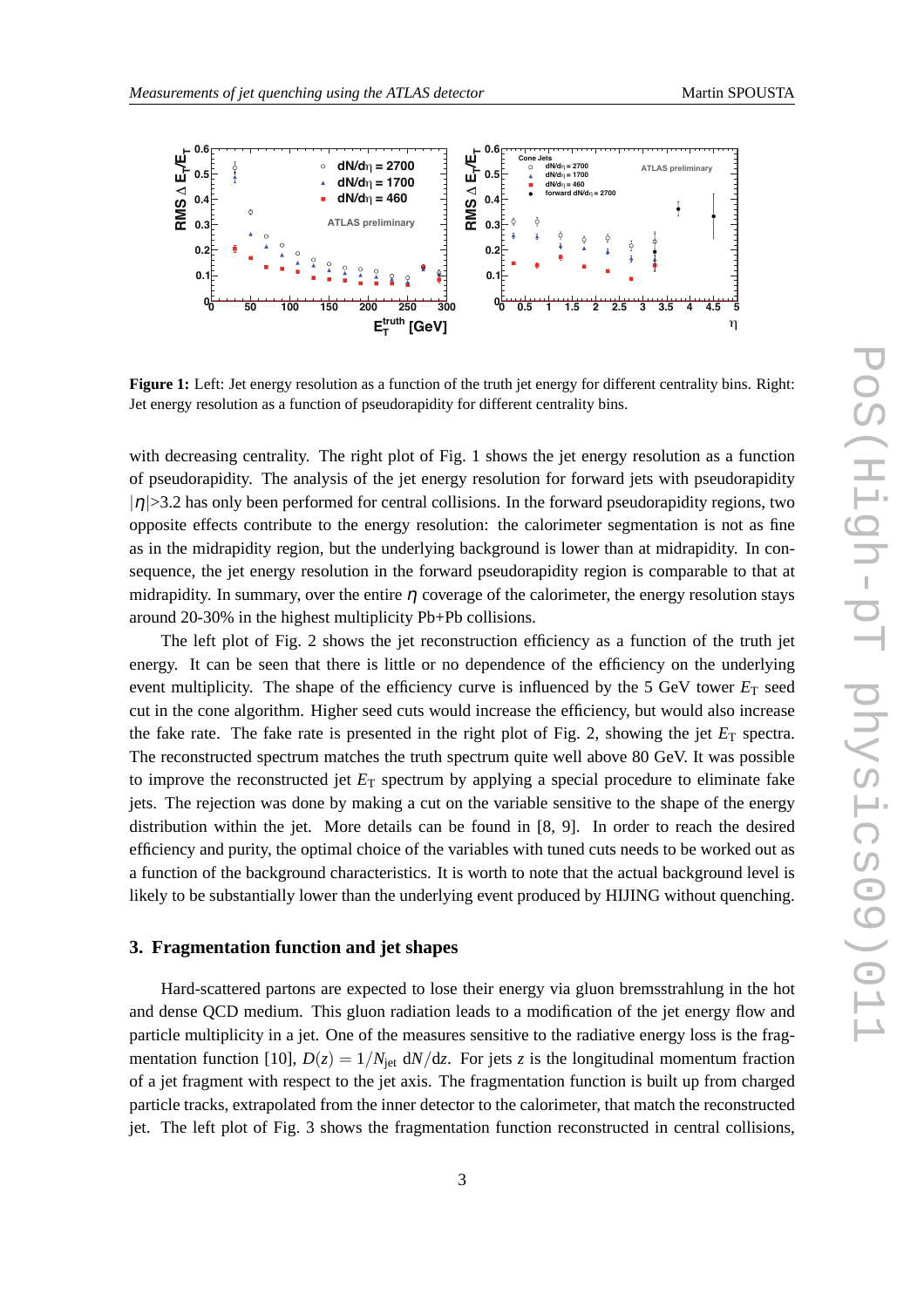

**Figure 2:** Left: Jet efficiency as a function of the truth jet energy for different centrality bins. Right: Input (filled circles), raw reconstructed (diamonds), and fake (squares) spectra for cone jets reconstructed in central collisions ( $b = 2$  fm,  $dN/d\eta = 2700$ ).

compared to the truth fragmentation function computed using charged particles from PYTHIA. The  $p_T$  cut used for charged particle tracks was  $p_T > 2$  GeV. The jet energy is in the range from 70 to 140 GeV. There are several corrections that needed to be applied to obtain such a good agreement between the truth and reconstructed distributions: tracking efficiency correction, jet position resolution correction and subtraction of the background distributions. Detailed description of these corrections can be found in [11]. To test the sensitivity to possible modifications of the fragmentation function by the dense QCD medium, the PYQUEN event generator [12] was used which includes the jet quenching effects. The right plot of Fig. 3 shows the difference between reconstructed fragmentation functions from PYTHIA and PYQUEN. Similarly to the result presented in [10], we can see that the high-*z* fragments are suppressed and the low-*z* fragments are enhanced. It is clear that expected in-medium modification of the fragmentation function is well within the ATLAS measurement capability.

The ATLAS detector is well suited for calorimetric measurements of the energy flow inside the jet, thus the jet shape. The integral jet shape measures the energy flow at different distances *r* from the jet axis,  $\Psi(r, R_{cone}) = \int_0^r E_T(\rho) d\rho / \int_0^{R_{cone}} E_T(\rho) d\rho$ . In addition to the integral jet shape we can study the differential jet shape  $\psi(r, R_{cone})$  which is a derivative of the integral jet shape. The left plot in Fig. 4 shows the comparison between differential jet shapes reconstructed in central collisions  $(b = 2$  fm,  $\frac{dN}{d\eta} = 2700$  and in peripheral collisions  $(b = 10$  fm,  $\frac{dN}{d\eta} = 460$ . It is visible that, after the background subtraction and application of the jet position resolution correction, we can well reproduce jet shapes even in central collisions. Similarly to the fragmentation function it is expected that also jet shapes will be modified by the presence of the dense QCD medium [13]. To test the sensitivity to possible modifications of jet shapes by the medium we have used PYQUEN event generator. The right plot of Fig. 4 shows the difference between the reconstructed differential jet shapes from PYTHIA and PYQUEN. Quite sizable differences are visible, similar to those reported in [13]. The energy is redistributed from the center of the jet to the jet periphery.

Sensitivity of the jet shape and fragmentation function needs to be evaluated also in the presence of the heavy ion background which has not been done yet. The results shown in Fig. 3 (left) and Fig. 4 (left) suggest that the effect of the background can be well handled and that, in consequence, the ATLAS is capable to measure modifications of jets by the radiative energy loss.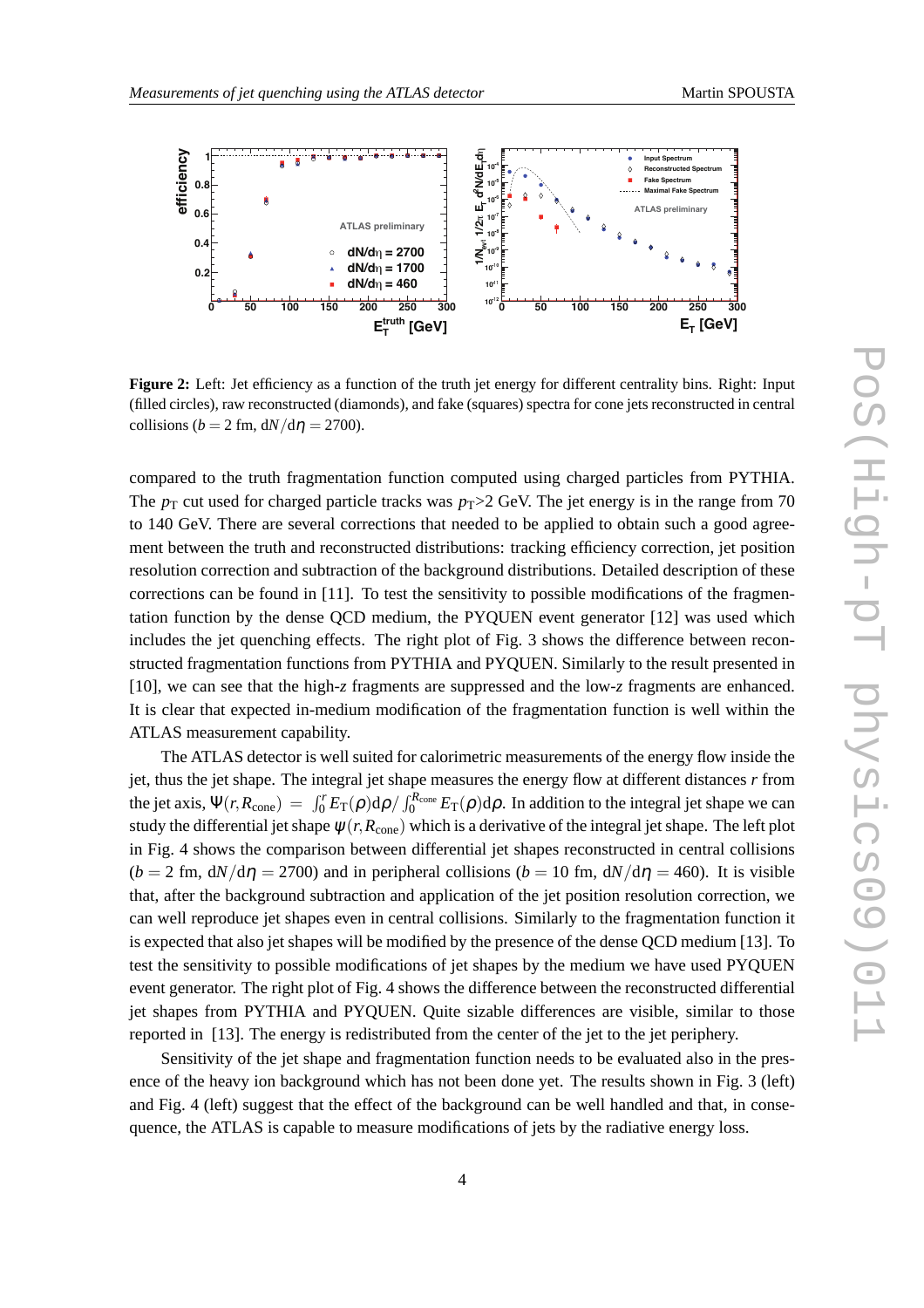

**Figure 3:** Left: Fragmentation function for jets in the central collisions after all corrections and background subtraction (full circles). The truth fragmentation function is shown by open circles. Right: Fragmentation function for reconstructed PYTHIA (open) and PYQUEN (full) events.



**Figure 4:** Left: Differential jet shape for jets in central (full) and peripheral (open) collisions after all corrections and background subtraction. Right: Differential jet shape from reconstructed PYTHIA (open) and PYQUEN (full) events.

# **4. Correlation measurements and jet**  $R_{AA}$

The large  $\eta$  acceptance of the ATLAS calorimeter system provides nearly complete acceptance for di-jets making possible correlation measurements between back-to-back jets. Except the radiative energy loss which can be measured using variables described in the previous section, collisional energy loss may also play a significant role in the parton energy loss [14]. In the case of the collisional energy loss the energy is transferred out of the jet cone due to multiple elastic scatterings of a parton with the constituents of the medium. Thus, such energy loss can be measured via the modification of the di-jet spectra. The left plot of Fig. 5 shows the conditional yield for detecting an associated jet above 70 GeV given the leading jet above 100 GeV, plotted as a function of  $|\Delta\phi|$  between the two reconstructed jets. Integrating the distribution over  $|\Delta\phi|$  gives high, 60% probability for detecting an associated jet. Another useful tool to study the jet energy loss are the measurements of γ-jet correlations. Since photons do not interact strongly, they can be used to estimate the original energy and direction of a jet interacting with the medium. Measurements of  $\gamma$ jet correlation can benefit from excellent longitudinal segmentation of the calorimeter ( $|\Delta \eta|$ =0.003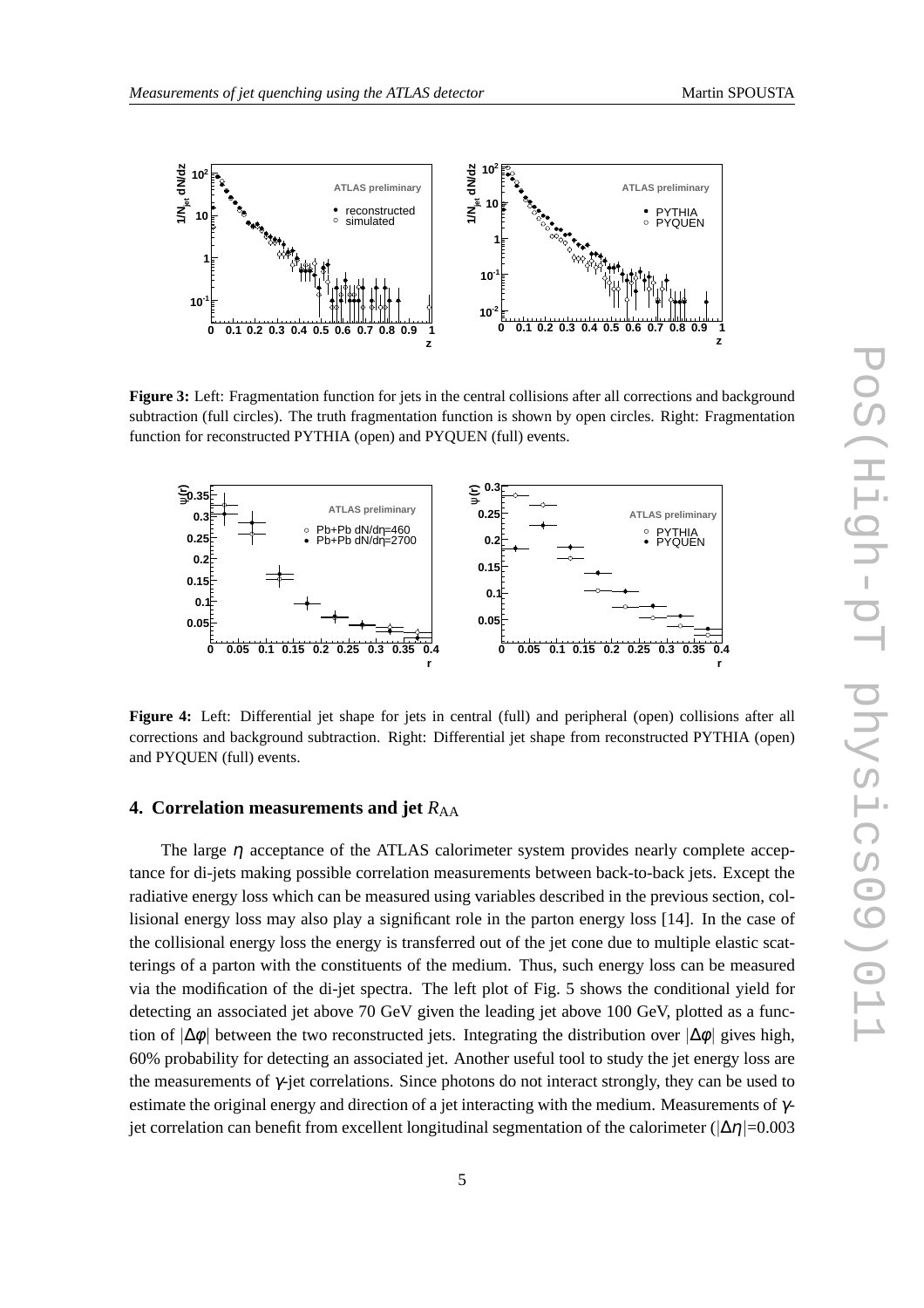

**Figure 5:** Left: Conditional yield for detecting an associated jet with  $E<sub>T</sub>$  above 70 GeV given the leading jet with *E*<sup>T</sup> above 100 GeV. PYTHIA jets were embedded in HIJING events with (open) and without (full) hard scattering cut used to remove mini-jets. Right: Conditional yield for detecting an associated <sup>γ</sup> with *E*<sup>T</sup> between 60 and 80 GeV given a jet with the same energy in the event.



**Figure 6:** Left: Expected jet  $R_{AA}$  from Ref. [14]. Right: Reconstructed to input jet spectra without any correction as a function of the truth jet energy.

for the first sampling of the electromagnetic calorimeter). This fine segmentation allows for a good separation between the direct and background photons [15, 5]. The right plot of Fig. 5 shows the conditional yield for detecting an associated <sup>γ</sup> with *E*<sup>T</sup> between 60 and 80 GeV given a jet with the same energy in the event. It can be seen that the correlation measurements can be done with a good accuracy.

Another useful variable that could uncover the features of collisional energy loss is a measurement of the jet  $R_{AA}$ . The left plot in Fig. 6 shows the expected modification of the jet  $R_{AA}$ predicted by the PYQUEN model [14]. The size of the modification is of the order of 50%. This can be compared with the precision of the jet rate measurements. The right plot of Fig. 6 shows the ratio of the reconstructed to input spectra without any corrections applied to the reconstructed spectrum. One can see that the achieved precision is better than 20% for jets with  $E_T > 80$  GeV. Such precision is sufficient to measure the expected modification from the collisional energy loss. For more details see also Refs. [16, 5].